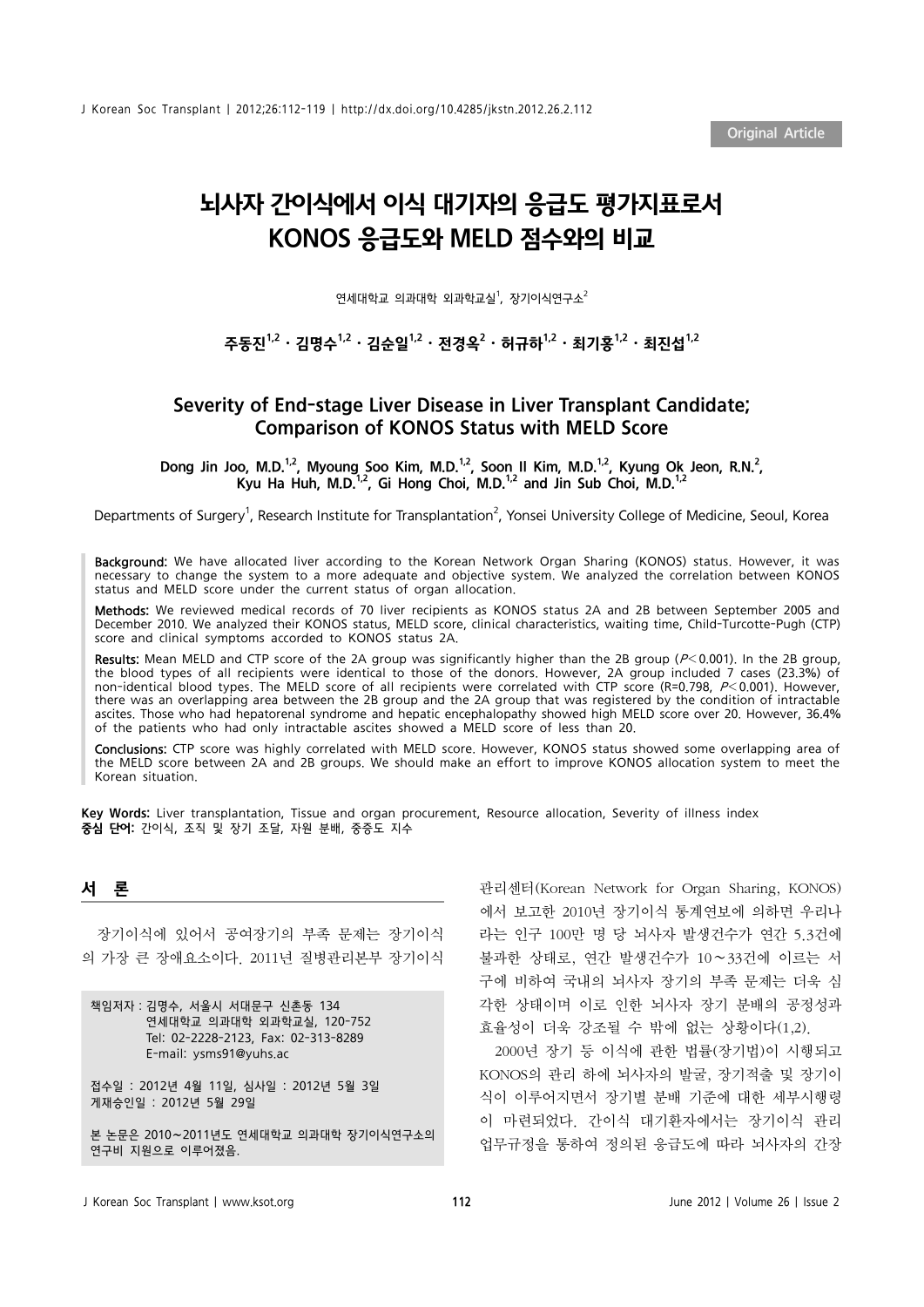의 분배가 이루어지고 있다. 장기법 시행 초기에는 간이 식 대기자가 적어 대기자의 10% 정도에서 간이식이 시행 되었으나 이후 간이식 대기자의 급격한 증가로 대기자 중 간이식을 받은 경우는 2%대로 하락하였다(3). 이렇게 뇌사자 장기 부족현상이 심해지면서 몇 차례의 관련 법 안의 개정과 응급도의 정의에 대한 수정작업이 있어 왔 으나 여전히 부족한 장기를 누구에게 먼저 분배하는 것 이 옳은 지에 대한 장기 분배의 정의에 대해서는 끊임없 이 논란이 되고 있다.

미국에서는 Model for End stage Liver Disease (MELD) 점수를 이용하여 2002년부터 뇌사자 간장 분배에 적용하 여 장기분배의 효율성을 높이면서 대기자 사망률 및 대 기시간을 줄이는 효과를 보고한 바 있다(4). 그러나 국내 에서는 2000년 장기법 이후 현재까지 Child-Turcotte-Pugh (CTP) 점수를 기본으로 한 응급도 상태(status)로 간장 배분을 하고 있는 상황이다.

이에, 본 저자들은 KONOS 출범 이후 10년 이상 경과 한 시점에서, 뇌사자 간이식을 시행 받은 환자들을 대상 으로 KONOS 응급도와 MELD 점수와의 상관관계를 비교 분석함으로써 현재 시행 중인 KONOS 응급도의 적용 상 황을 고찰하고자 한다.

## 대상 및 방법

## 1) 대상환자

2005년 9월부터 2010년 12월까지 연세대학교 세브란 스병원 장기이식센터에서 뇌사자 간이식을 시행 받은 환 자들 중 15세 미만 소아와 기저 질환이 없는 상태에서 전경성간부전으로 진행된 응급도 1에 해당되는 경우를 제외한 70명의 환자를 대상으로 하였다. 해당 기간 동안 KONOS 응급도 2A로 등록되었던 환자는 총 71명이었으 며 그 중 40명의 환자가 간이식을 시행 받았고 응급도 2B로 등록되어 있는 335명 중, 30명의 환자가 간이식을 시행 받았다. 대상환자들의 장기 분배 당시의 KONOS 응 급도, MELD 점수, 이식관련 임상 특성, 대기기간 및 CTP 점수 및 응급도 2A의 조건인 복수, 간성뇌증, 간신 증후군의 정도를 의무기록 및 이식외과 데이터베이스를 바탕으로 후향적으로 분석하였다.

## 2) KONOS 응급도 비교 및 간기능 상태의 중증도 정의

대상환자들의 KONOS 응급도를 2A와 2B군으로 나누 어 비교 분석하였고, 비교항목은 KONOS 응급도 2A 기 준에 적용되는 복수의 정도, 간성뇌증의 정도, 간신증후 군의 정도, 식도정맥류의 유무 및 출혈여부 등을 사용하

였다(5). 복수 정도는 이뇨제를 사용하여 조절이 가능한 경우 중등도 복수, 이뇨제의 사용에도 불구하고 조절이 안되고 복수천자가 필요한 경우 심한 복수로 정의하였 다. 간성뇌증은 Gitlin이 제안한 4단계로 구분하였다(6). 간신증후군은 혈중 크레아티닌 4.0 mg/dL 이상이거나 혈액투석이 필요했던 경우와 4.0 mg/dL 이하인 경우로 구분하였다. KONOS 응급도 2A 조건에서 장기를 기증받 은 환자는 세분하여, 복수 조건에만 해당하는 경우, 간성 뇌증 조건만 있는 경우, 간신증후군 조건만 있는 경우, 간성뇌증과 간신증후군이 같이 있었던 경우로 구분하여 비교 분석하였다.

#### 3) 통계

모든 통계수치는 평균값±표준편차 혹은 빈도수로 표 기하였다. 비교군간의 평균비교는 Student's t-test 또는 ANOVA로, 빈도비교는 Chi-square test로 검증하였다. MELD 점수와 CTP 점수간의 상관관계는 상관분석을 시 행하여 상관계수를 구하였다. 모든 통계치 비교는 유의 수준 0.05 이하인 경우 유의한 것으로 판정하였다.

#### 결 과

## 1) 수용자의 이식 전 상황

뇌사자 간이식을 시행 받은 성인환자 70명 중 KONOS 응급도 2A가 40명, 2B가 30명이었다. KONOS 응급도에 따라 나눈 두 군의 임상양상을 비교하였을 때, 성별, 원 인질환, 수술 전 당뇨 유무에는 두 군간의 유의한 차이가 없었다. 그러나, 평균연령은 2A군에서 48.0±10.8세, 2B 군에서는 52.8±7.8세로 2A군에서 유의하게 연령이 낮았 다(P=0.035). 두 군간의 CTP 점수를 비교하였을 때, 2A 군에서 12.57±1.41점이었고, 2B군에서는 8.48±1.83점 으로 2A군에서 유의하게 높았다(P<0.001). MELD 점수 에 있어서는 2A군이 29.03±8.00점, 2B군이 13.20±4.93 점으로 2A군에서 유의하게 높았다(P<0.001).

냉허혈 시간에 있어서는 2A군이 7.78±2.14 시간으로 6.66±1.68 시간인 2B군에 비하여 길게 나타났다(P=0.001). KONOS 최초 등록 후 간이식을 받을 때까지의 대기기간 은 2A군이 192.8±405.8일(범위: 1∼1,507일)이었고, 2B 군은 666.4±532.7일(범위: 6∼2,350일)로 2B군에서 대 기기간이 더 길었다(P<0.001). KONOS 응급도 2A로 상 향 조정 이후 간이식까지의 대기기간은 2A군에서 평균 5.5±3.3일(구간: 1∼12일)이 소요되었다(Table 1).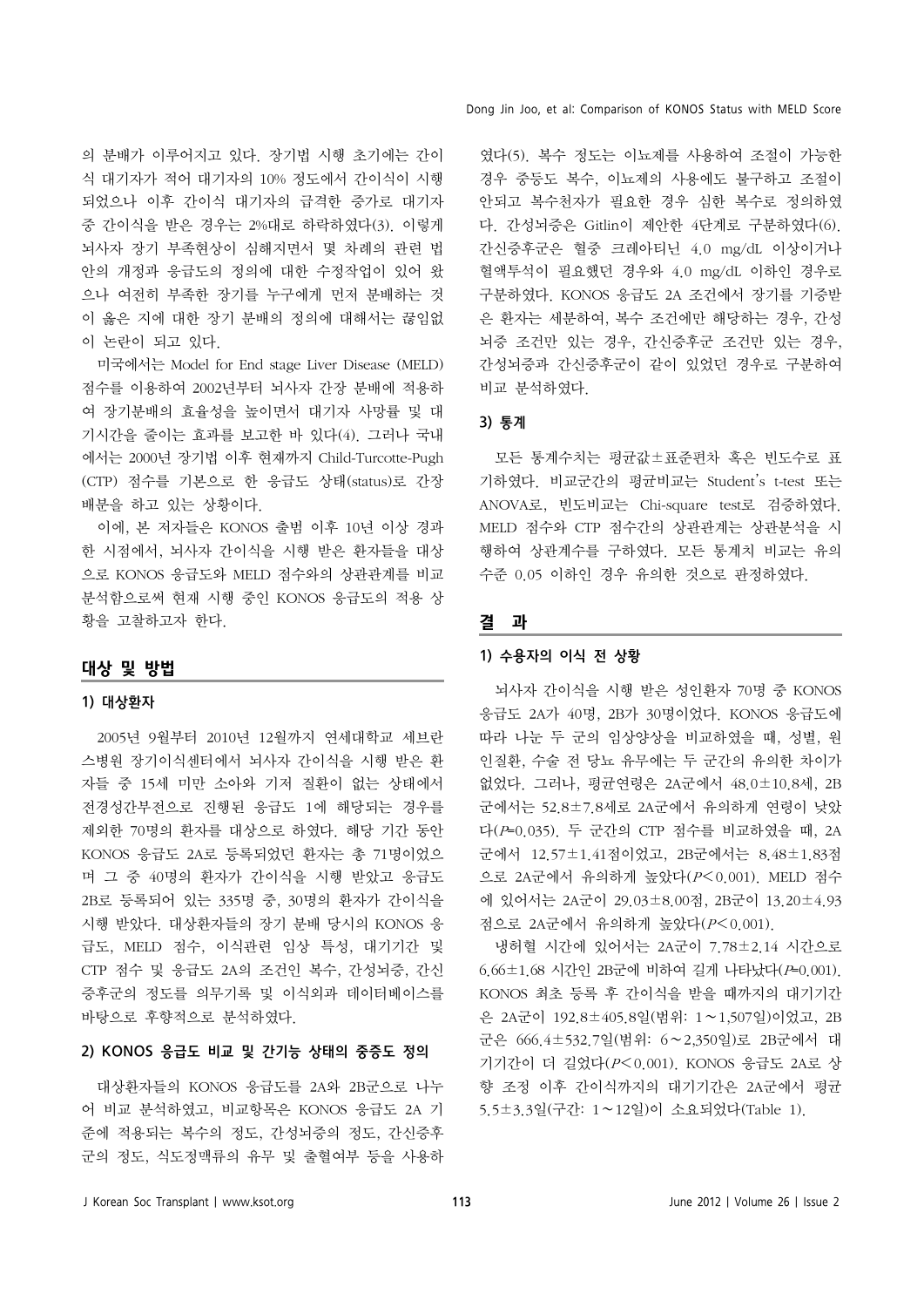#### Dong Jin Joo, et al: Comparison of KONOS Status with MELD Score

| Clinical manifestations                       | Status $2A$ $(n=30)$                  | Status $2B(n=40)$                  | $P$ -value   |
|-----------------------------------------------|---------------------------------------|------------------------------------|--------------|
| Gender, male: female                          | 25:5                                  | 29:11                              | 0.285        |
| Age                                           | $48.0 \pm 10.8$                       | $52.8 \pm 7.8$                     | 0.035        |
| Pre-transplant $HBV +$                        | 23 (76.7%)                            | 35 (87.5%)                         | 0.318        |
| Pre-transplant $HCV +$                        | 2 $(6.6\%)$                           | $2(5.0\%)$                         | 0.484        |
| Pre-transplant $HCC+$                         | 15 (50,0%)                            | $21(55.0\%)$                       | 0.736        |
| Pre-transplant diabetes                       | $9(30.2\%)$                           | 7(17.5%)                           | 0.332        |
| CTP score                                     | $12.57 \pm 1.41$                      | $8.48 \pm 1.83$                    | $\leq 0.001$ |
| MELD score                                    | $29.03 \pm 8.00$                      | $13.20 \pm 4.93$                   | < 0.001      |
| ABO non-identical                             | $7(23.3\%)$                           | $\Omega$                           | 0.003        |
| Cold ischemic time (hours)                    | $7.78 \pm 2.14$                       | $6.66 \pm 1.68$                    | 0.001        |
| Waiting time (from KONOS registration) (days) | 192, $8\pm 405.8$ $(1 \approx 1.507)$ | $666.4 \pm 532.7$ $(6 \sim 2,350)$ | $\leq 0.001$ |
| Waiting time (from status 2A upgrade) (days)  | $5.5\pm3.3(1 \sim 12)$                |                                    |              |

Abbreviations: HBV, hepatitis B virus; HCV, hepatitis C virus; HCC, hepatocellular carcinoma; CTP score, Child-Turcotte-Pugh score; MELD score, model for end stage liver disease score.

#### Table 2. Organ allocation by ABO blood type

| Recipient blood type |                          |                          |                              |              |              |
|----------------------|--------------------------|--------------------------|------------------------------|--------------|--------------|
|                      | А                        | В                        | АB                           | O            | Total        |
| А                    | 29 (93.5%)               | $\overline{\phantom{0}}$ | $\qquad \qquad \blacksquare$ | $3(21,4\%)$  | 32 (45.7%)   |
| B                    |                          | $12(100,0\%)$            |                              | 2 $(14.3\%)$ | 14 (20,0%)   |
| АB                   | 2 $(6,5\%)$              | $\sim$                   | 13 (100,0%)                  | $\sim$       | $15(21,4\%)$ |
| $\circ$              | $\overline{\phantom{0}}$ | $\overline{\phantom{a}}$ | $\overline{\phantom{a}}$     | $9(64,3\%)$  | $9(12,9\%)$  |
| Total                | 31                       | 12                       | 13                           | 14           | 70           |

#### Table 3. Donor factors between status 2A and 2B

| Clinical manifestations          | Status $2A$ (n=30) | Status $2B(n=40)$ | $P$ -value |
|----------------------------------|--------------------|-------------------|------------|
| Gender, male: female             | 20:10              | 29:11             | 0.598      |
| Age                              | $39.5 \pm 12.4$    | $37.8 \pm 12.5$   | 0.564      |
| BMI $(kg/m^2)$                   | $22.0 \pm 2.8$     | $22.5 \pm 2.7$    | 0.373      |
| Regional position of HOPO        |                    |                   | 0.015      |
| Same hospital                    | 5(16.7%)           | 16 (40,0%)        |            |
| Same region                      | 19 (63.3%)         | 23 (57.5%)        |            |
| Different region                 | $6(20.0\%)$        | $1(2,5\%)$        |            |
| Steatosis, degree                |                    |                   | 0.693      |
| None                             | $21(70.0\%)$       | 25(62.5%)         |            |
| $<30\%$                          | 8 (26,7%)          | $12(30,0\%)$      |            |
| <60%                             | $1(3.3\%)$         | $3(7.5\%)$        |            |
| Total bilirubin, pre-procurement |                    |                   | 0.421      |
| Less than $2 \text{ mg/dL}$      | $27(90,0\%)$       | 38 (95,0%)        |            |
| More than $2 \text{ mg/dL}$      | $3(10,0\%)$        | $2(5.0\%)$        |            |

Abbreviations: BMI, body mass index; HOPO, hospital organ procurement organization.

## 2) 제공자-수용자간 혈액형 별 장기 분배 현황

KONOS 응급도 2B군에서는 40명 모두 제공자-수용자 기 분배가 이루어졌다(P=0.003). Table 2는 뇌사자 간이간의 ABO 혈액형이 일치(identical)하였으나 2A군에서는 7예(23.3%)에서 수혈 가능한 불일치 제공자-수용자간 장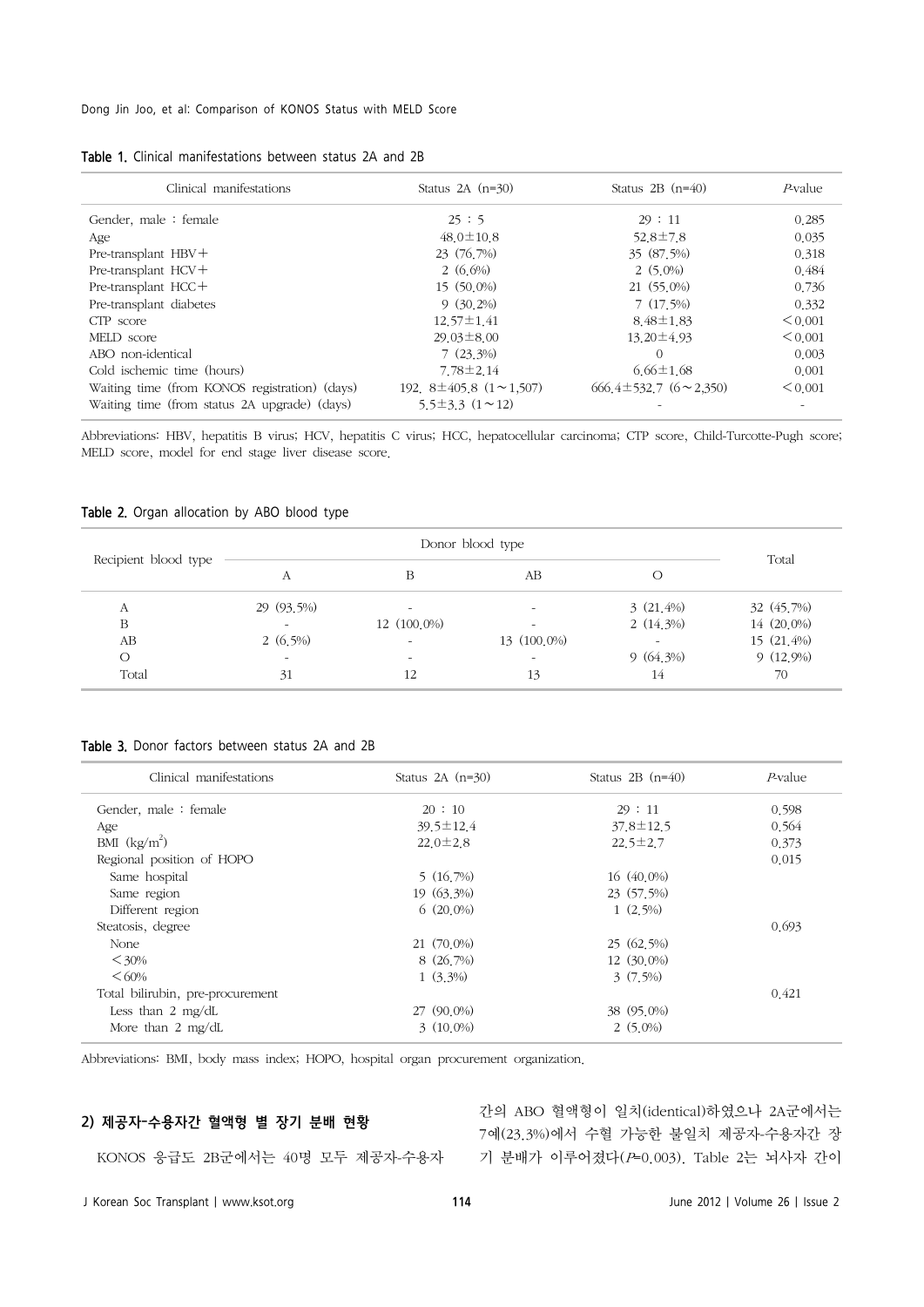식을 시행한 제공자-수용자간의 혈액형 분포를 정리한 것이다. 혈액형 불일치의 경우는 7예(10.0%)로, A형 제 공자로부터 AB형 수용자가 간이식을 받은 경우 2예 (2/31, 6.5%)였으며, O형 제공자로부터 A형 혹은 B형 수 용자가 받은 경우가 각각 3예(3/14, 21.4%)와 2예(2/14, 14.3%)로, O형 제공자의 경우 O형 이외의 수용자에게 간이 기증된 경우는 전체 14예 중 5예(35.7%)였다.



Fig. 1. Correlation between MEDL score and CTP score. Correlation analysis, r=0.798 (P<0.0001), Linear regression,  $R^2$ =0.636 ( $P$  < 0.0001).

| < 0.001<br>23 (57.5%)<br>13 (32.5%)<br>$3(7.5\%)$<br>$1(2,5\%)$ |
|-----------------------------------------------------------------|
|                                                                 |
|                                                                 |
|                                                                 |
|                                                                 |
|                                                                 |
| < 0.001                                                         |
| 34 (85,0%)                                                      |
| $6(15,0\%)$                                                     |
|                                                                 |
|                                                                 |
|                                                                 |
| < 0.001                                                         |
| 37 (92.5%)                                                      |
| $2(5.0\%)$                                                      |
| $1(2,5\%)$                                                      |
|                                                                 |

Table 4. Cli

Esophageal varices None

a Inclusion criteria for KONOS status 2A.

 Varices+ and bleeding− Varices + and bleeding +

J Korean Soc Transplant | www.ksot.org 115 115 115 June 2012 | Volume 26 | Issue 2

12 (40.0%) 16 (53.3%) 2 (6.7%)

## 3) 제공자 조건, 발생 병원 및 발생 권역

응급도 2A군과 2B군에서의 제공자 조건은 큰 차이가 없었다. 남녀비율, 제공자의 평균연령, 제공자의 체질량 지수 및 지방간의 정도, 간기능에 있어서 두 군간에 유의 한 차이를 보이지 않았다. 그러나, 제공자 발생 병원 및 발생 권역의 분포는 두 군간의 차이를 보였다(P=0.015). 즉, 제공자가 본원에서 발생하여 본원 수용자에게 간이식 이 이루어진 경우가 2A군은 16.7% (5/30예)에 불과한 반 면, 2B군에서는 40.0% (16/40예)였다. 특히, 다른 권역에 서 발생한 제공자로부터 간이식을 받은 경우는, 2A군에 서 20.0% (6/30예)로 2B군 2.5% (1/40예)에 비하여 높았 다(Table 3).

#### 4) KONOS 응급도에 따른 간질환 상태 및 MELD 점수 비교

뇌사자 간이식을 시행 받은 환자들의 CTP 점수와 MELD 점수의 상관관계를 보았을 때, 두 점수 체계 간에 는 유의한 상관관계를 보였다(R=0.798, P<0.001; Fig. 1). KONOS 응급도에 따른 이식 전 간질환의 상태를 평 가하는 임상양상 즉, 복수, 간성뇌증, 간신증후군, 식도정 맥류 출혈의 빈도를 비교해 보면 복수, 간성뇌증, 간신증 후군은 2B군에 비하여 2A군에서 중증도의 비율이 현저 히 높았으나 식도정맥류 출혈의 중증도 비율은 두 군간 에 차이가 없었다(Table 4).

 $< 0.001$ 

 $< 0.001$ 

 $< 0.001$ 

0.216

23 (57.5%) 13 (32.5%) 4 (10.0%)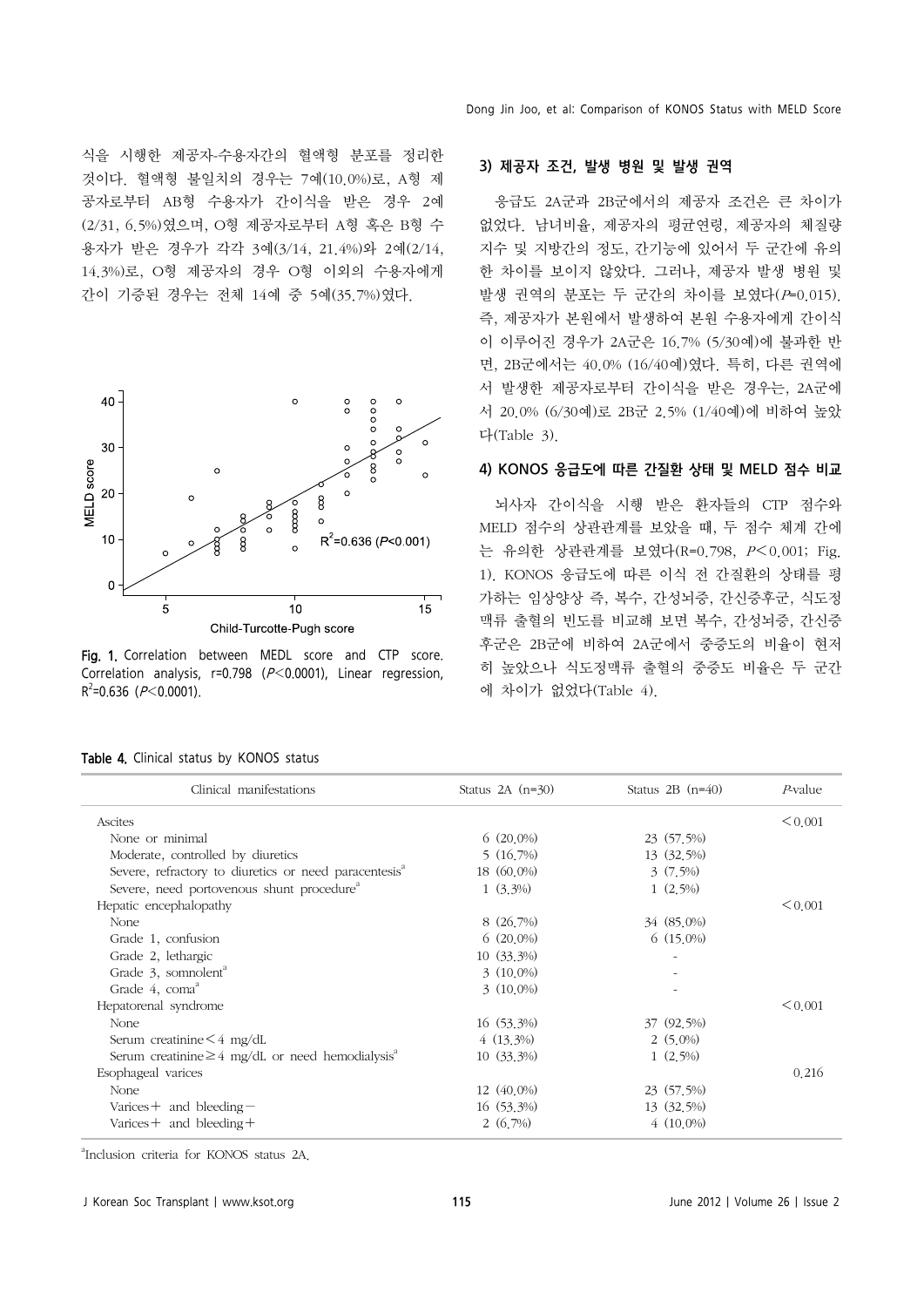|  |  |  |  |  | Table 5. MELD score by pre-transplant clinical status |  |  |
|--|--|--|--|--|-------------------------------------------------------|--|--|
|--|--|--|--|--|-------------------------------------------------------|--|--|

|                                                                   |                           | MELD score |           |                 |  |
|-------------------------------------------------------------------|---------------------------|------------|-----------|-----------------|--|
| Clinical status                                                   | $\mathbf n$               | Mean       | <b>SD</b> | <i>P</i> -value |  |
| Ascites                                                           |                           |            |           | 0.014           |  |
| None or minimal                                                   | 29                        | 16.28      | 10.01     |                 |  |
| Moderate, controlled by diuretics                                 | 18                        | 19.33      | 9.99      |                 |  |
| Severe, refractory to diuretics or need paracentesis <sup>a</sup> | 21                        | 25.43      | 7.73      |                 |  |
| Severe, need portovenous shunt procedure                          | 2                         | 22.50      | 19.09     |                 |  |
| Hepatic encephalopathy                                            |                           |            |           | < 0.001         |  |
| None                                                              | 42                        | 15.55      | 7.21      |                 |  |
| Grade 1, confusion                                                | 12                        | 19.08      | 9.61      |                 |  |
| Grade 2, lethargic <sup>a</sup>                                   | 10                        | 30.30      | 6.52      |                 |  |
| Grade 3, somnolent <sup>a</sup>                                   | $\mathfrak{Z}$            | 39.33      | 1.16      |                 |  |
| Grade 4, coma <sup>a</sup>                                        | $\overline{\mathfrak{Z}}$ | 32.00      | 7.55      |                 |  |
| Hepatorenal syndrome                                              |                           |            |           | < 0.001         |  |
| None                                                              | 53                        | 16.43      | 7.62      |                 |  |
| Serum creatinine $\leq 4$ mg/dL <sup>a</sup>                      | 6                         | 24.50      | 9.96      |                 |  |
| Serum creatinine $\geq 4$ mg/dL or need hemodialysis <sup>a</sup> | 11                        | 34.64      | 6.59      |                 |  |
| Esophageal varices                                                |                           |            |           | 0.590           |  |
| None                                                              | 35                        | 19.40      | 10.60     |                 |  |
| Varices + and bleeding $-$                                        | 29                        | 20.48      | 9.87      |                 |  |
| Varices + and bleeding $+$                                        | 6                         | 21,00      | 10.30     |                 |  |

 ${}^{a}P<0.01$  versus non-symptomatic group.

이식 전 간질환 상태를 나타내는 증상들의 중증도에 따라 MELD 점수의 값이 어떻게 다른가를 비교하였을 때 복수, 간성뇌증, 간신증후군은 중증도에 따라 MELD 점 수의 평균값이 통계적으로 차이가 있었으나 식도정맥류 의 경우에는 통계적 차이를 보이지 않았다(Table 5).

#### 5) KONOS 응급도와 간질환 증상에 따른 MELD 점수의 비교

KONOS 응급도 2A군을 응급도 2A 결정을 위한 증상 별 조건에 따라서 다음과 같이 네 군으로 세분하여 비교 하였다. (1) 1주일에 4 L 이상의 복수천자가 필요했던 복 수 조건에만 해당했던 경우, (2) 2도 이상의 간성뇌증 조 건에 해당되었던 경우, (3) 혈중 크레아티닌 4 mg/dL 이 상이거나 혈액투석이 필요한 간신증후군의 조건에 해당 되었던 경우, (4) 간성뇌증과 간신증후군이 동시에 해당 되는 경우로 세분하였다. KONOS 응급도 2A군 중에서도 간성뇌증과 간신증후군이 같이 있었던 경우(7예)의 MELD 점수는 37.29±3.50점으로 가장 높았으며, 간신증후군만 있었던 경우(3예)는 33.67±5.69점, 간성뇌증만 있었던 경우(9예)는 28.44±6.19점, 복수만 있었던 경우(11예)는 23.00±6.84점으로 가장 낮은 MELD 점수를 보였다. 그 럼에도 불구하고 모든 응급도 2A군를 세분한 군의 MELD 점수의 평균은 2B군의 MELD 점수 평균보다 높았다(Fig. 2).



Fig. 2. MELD score by pre-transplant KONOS status and inclusion criteria of Status 2A. Abbreviations: HEP, hepatic encephalopathy; HRS, hepatorenal syndrome; Ascites (+), ascites drainage more than 4 L/week; HEP  $(+)$ , hepatic encephalopathy more than Grade 2; HRS  $(+)$ , hepatorenal syndrome with serum creatinine  $\geq$ 4 mg/dL or need hemodialysis.  ${}^{a}P$  < 0.05 versus Status 2B;  $\frac{b}{P}$ <0.05 versus Status 2B;  $\frac{c}{P}$ <0.05 versus Ascites only;  $dP < 0.05$  versus HEP (+)/HRS (-).

응급도 2A 세부군별로 MELD 점수 분포를 Fig. 3에 표 시하였다. 응급도 2B군은 95% (38/40예)에서 MELD 점 수가 20점 미만으로, MELD 점수가 20점 이상인 경우는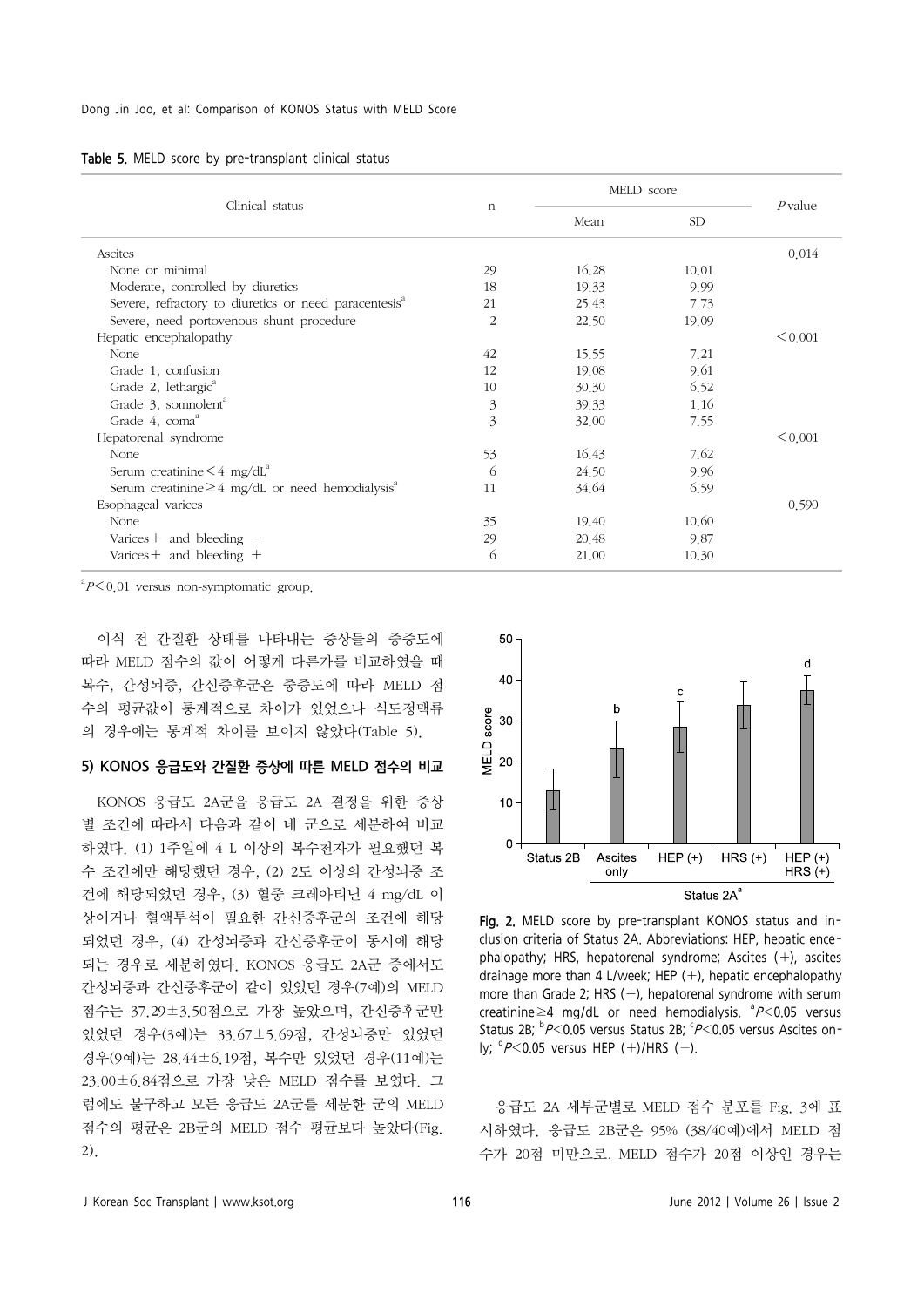

Fig. 3. MELD score distribution by KONOS status with different symptoms. Abbreviations: HEP, hepatic encephalopathy; HRS, hepatorenal syndrome.

5% (2/40예)에 불과하였다. 응급도 2A 세부군 중 간성뇌 증 혹은 간신증후군이 있었던 군은 전부가 MELD 점수 20점 이상으로, 응급도 2B군의 MELD 점수와 비교하여 중복되는 군이 매우 적었다. 반면에, 응급도 2A군 중 복 수 조건의 세부군의 36.4% (4/11예)에서는 MELD 점수가 20점 미만으로, 적지 않은 예가 응급도 2B군의 MELD 점 수와 중복되었다.

#### 고 찰

2000년 장기법이 시행된 이후 몇 가지 개정 및 보완이 있었으나 아직까지 CTP 점수와 이식 전 임상상을 기본으 로 하는 KONOS 응급도가 뇌사자 간장 배분의 기준으로 활용되고 있다. 미국은 UNOS (United Network for Organ Sharing)에서 CTP를 기준으로 하는 응급도를 사 용하다가 2002년에 MELD 점수로 전환하여 현재까지 MELD 점수를 기본으로 간장 분배를 시행하고 있다(7). MELD 점수 도입 이후 간장 분배의 효율성 및 공정성에 대한 많은 연구 결과들이 미국 이외의 국가에서 제시된 적이 있었다(7-9). 그러나, 현재까지 국내에서는 CTP 점 수를 기준으로 하는 KONOS 응급도와 MELD 점수와의 상관성에 대한 보고가 없는 실정이다. 따라서 본 연구는 비록 단일 기관에서 뇌사자 간이식을 시행 받은 환자를 대상으로 한 제한적인 연구이지만, 기존의 KONOS 응급 도와 MELD 점수와의 상관성을 분석하여 제시함으로써

국내 뇌사자 간장 분배의 현 상황을 점검해 볼 수 있는 기본자료를 제시하였다는 데에 의의가 있다 하겠다.

제공자와의 혈액형 일치도에 있어서는, 응급도 2B군에 서는 전부 혈액형 일치군간에 간장이 배정된 반면에, 2A 군에서는 23.3%가 혈액형이 일치하지 않는 수용자에게 배정되었다. 이는 현재 KONOS 배정 순위를 정한 장기법 의 시행령에서 호환 가능한 혈액형 수용자에게도 간장 분배를 허용하였기 때문이다(10). 따라서 본 연구에서는 A형 제공자 중 6.5%와 O형 제공자 중 35.7%가 호환이 가능한 다른 혈액형 수용자에게 간장이 배정되었다. 이 것은 응급도 2B군의 O형 대기자는 2A군의 다른 혈액형 의 대기자와도 장기 분배로 경쟁을 하게 되고, 간장 수혜 에 있어서 불리하게 작용할 수 있는 요소가 될 수 있다. KONOS 자료에 따르면, 국내에서 2008년부터 2010년 11 월까지 시행된 695예 뇌사자 간이식에서 응급도 2A 조건 이 49.9%로 가장 많은 비율을 차지하였다. 따라서 적지 않은 비율(35.7%)의 O형 제공자의 간장이 다른 혈액형 대기자에게 분배될 수 있음을 알 수 있다. 혈액형별 장기 분배 형평성의 문제를 해소하기 위하여 미국 UNOS에서 는 응급도가 높은 UNOS 응급도 1A 및 1B 상태에서만, O형 혈액형 제공자의 장기의 분배는 O형 대기자 또는 MELD 점수가 30점 이상이거나 그에 상당한 점수를 가진 B형 대기자가에게만 배정이 가능하도록 하였다(11). 이 는 O형 대기자의 불이익을 보완하고 미국 인구에서 상대 적으로 적은 혈액형인 B형 환자를 배려하기 위한 조치로 향후 국내의 간장 분배 원칙을 재설정하는 과정에서도 고려되어야 할 문제이다.

현행 KONOS 간장 분배의 원칙 하에서는 KONOS 응 급도와 더불어 뇌사 제공자가 대기자가 등록된 동일 병 원에서 발생하였는지 여부가 간장 수용자를 결정하는 주 요한 결정 요인이 된다. 본 연구에서 제공자의 조건에 있 어서는 응급도 2A군과 2B군간의 임상적인 양상에 있어 서는 유의한 차이를 보이지 않았으나 뇌사 제공자 발생 병원과 지역 분포에서 두 군간에 차이를 보였다. 수용자 와 제공자가 동일한 권역에 있지 않고 다른 권역에서 발 생한 제공자의 간장을 수혜 받은 경우가 2B군(2.5%)에 비하여 2A군(20.0%)에서 더 많았는데, 이는 제공자가 발 생한 권역 내에서 우선적으로 수용자가 선정되는 2B군과 는 달리 제공자 선정 범위가 전국 단위로 들어가는 2A군 환자의 특성 때문인 것으로 생각된다. 마찬가지로, 뇌사 자 발생병원과 수용자의 등록병원이 동일한 경우 주는 가산점이 적용되는 응급도 2B에서는 동일병원 제공자의 비율이 높았다.

본 연구에서는 CTP 점수와 MELD 점수를 비교한 결과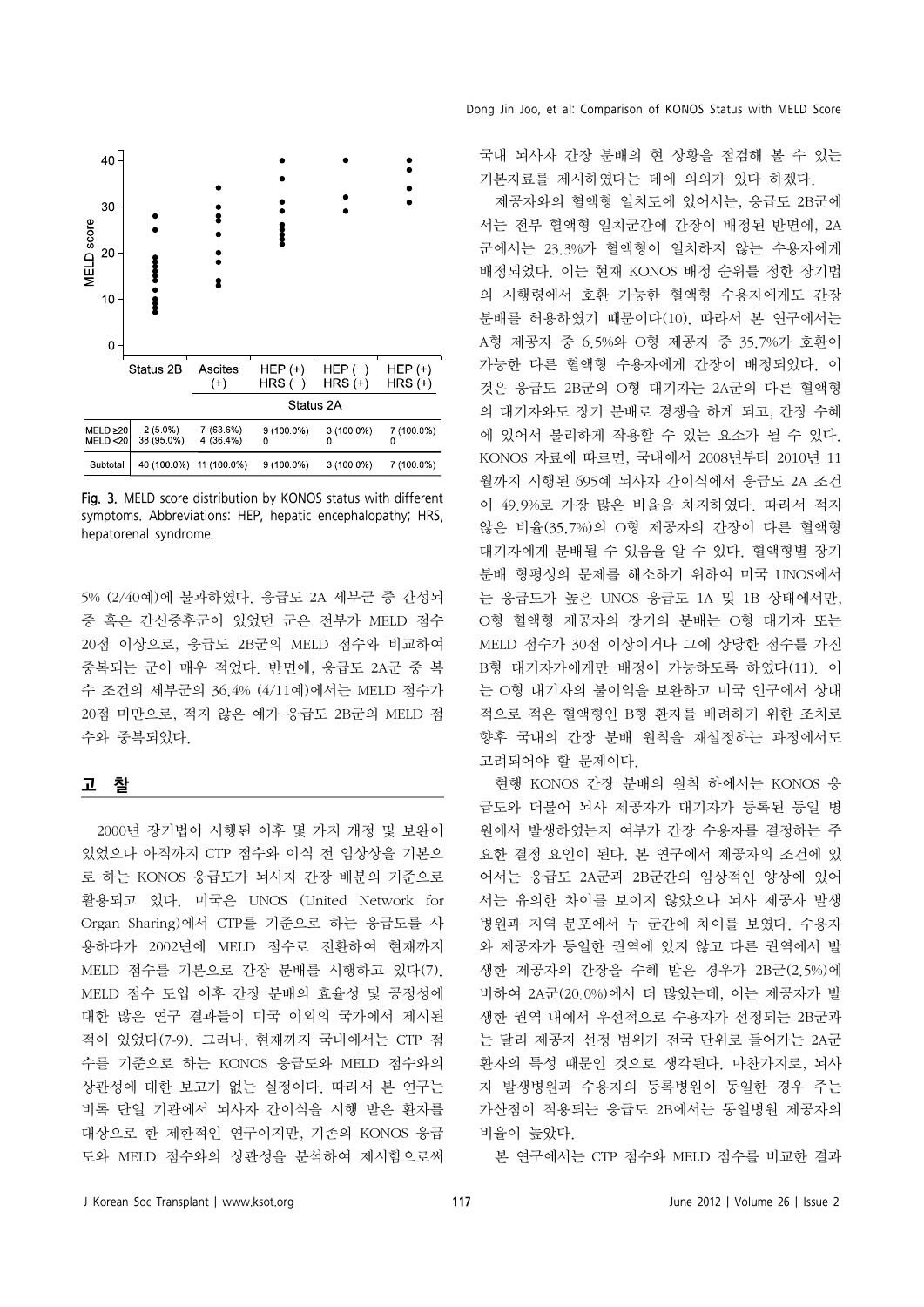에서 두 점수 간에 유의한 상관관계를 보여주었다(Fig. 1). 뿐만 아니라, KONOS 응급도 2A 조건에 해당되는 각 비대상성 간부전 증상들의 중증도에 비례하여 MELD 점 수가 유의하게 증가하여, 기존의 KONOS 응급도 역시 말 기 간부전 환자의 중증도를 반영해 주는 것으로 볼 수 있었다. 그러나, 응급도 2A 조건의 각 세부 분류별로 MELD 점수 분포를 비교하였을 때, 응급도 2A 조건에 따 라서는 다소 상이한 MELD 점수 분포를 보인다. 간성뇌 증 및 간신증후군을 보였던 환자의 경우는 MELD 점수가 모두 20점 이상이었으며, 대부분 2B 환자에 비해 높은 MELD 점수를 보여 주었다. 특히, 간신증후군이 있었던 응급도 2A 환자군에서는 모든 환자가 응급도 2B군 보다 높은 MELD 점수를 보였다. 이는 MELD 점수 계산식에서 혈청 크레아티닌에 대한 가중치가 다른 항목에 비하여 높기 때문이다(12,13). 반면에 조절되지 않는 복수 조건 으로 KONOS 응급도 2A로 등록되었던 환자들의 경우는 응급도 2B군의 MELD 점수 분포와 중복되는 구간이 나 타났다. 일부 응급도 2B 대기자(5%, 2/40예) 중에는 MELD 점수는 높으나 KONOS 응급도 2A에 해당되는 증 상이 없어 2B 상태로 유지되었다. 반대로, 복수 조건의 응급도 2A 환자의 경우 KONOS 응급도에서는 중증도가 높게 평가되었지만, MELD 점수로 환산 했을 때는 36.4% (4/11예)가 MELD 점수 20점 미만으로 그 중증도가 높지 않았다. 결론적으로, 간신증후군이나 간성뇌증이 있는 경 우의 2A 환자에 있어서는 간장 분배의 원칙이 MELD로 변경되어도 간장 분배의 우선 순위에는 변동이 없을 것 으로 추측되나, 복수 조건만으로 응급도 2A로 등록되었 던 환자군에서는 현행의 응급도 2B군의 높은 MELD 점 수를 가진 환자보다 간장 분배의 우선 순위에서 변동이 클 것으로 예측할 수 있다. 응급도 규정과 MELD 점수 간의 불일치군에서 간장 분배의 우선 순위를 재정립하고 자 한다면, 간장 이식 대기자를 대상으로 한 대기 중 사 망률을 비교함으로 각각의 중증도를 국내 실정에 맞게 검증하여야 할 것이다.

현재 KONOS에서는 간장 분배의 새로운 원칙을 도입 하기 위한 노력으로, 미국이나 유럽에서 사용하고 있는 MELD 점수를 기반으로 하는 장기 분배 원칙을 도입하고 자 논의 중이다. MELD 점수는 초기에 경경정맥 간내문 맥-정맥 단락술(transjugular intrahepatic portosystemic shunt, TIPS)을 시행 받은 환자들의 초기 사망을 예측하 기 위한 지표로서 개발되어(14), UNOS에서 간이식 대기 자에게 간장 분배의 기준으로 삼아 사용 중이다. 혈청 크 레아티닌, 혈청 총빌리루빈, 국제표준단위(International Normalized Ratio, INR)를 사용하여 주관적인 판단을 배

제한 객관적인 수치를 제공할 수 있게 되었다. 또한 연 속형 변수로 환자 상태를 표현할 수 있어 단순히 4단계 로 나뉘어 있는 응급도에 비하여 환자군을 더 세분하여 분포시킬 수 있게 되었다(4). 간이식 후 생존의 예측에 대한 논란과 MELD 점수를 구성하는 각 항목과 항목에 대한 가중치에 대한 다양한 개정 요구들이 있는 것도 사 실이다(7,12,13). 그럼에도 불구하고 MELD 점수 체제로 간장 분배를 시행하는 경우 대기시간이 단축되고 대기 중 사망률은 유의하게 감소하는 것으로 보고되어, MELD 체계가 간장 분배의 정의(justice)를 구현하는데 보다 근 접한 것으로 평가되고 있다(15,16).

단일 기관에서 시행한 본 연구에서 보였듯이, 현행 KONOS 응급도와 MELD 점수와의 불일치군이 존재하며, 이러한 불일치군의 비율이 전국적으로 어느 정도인지는 현재로서는 알 수 없는 실정이다. 향후 후향적 혹은 전향 적인 다기관 연구를 통하여 현행 응급도와 MELD 점수 간의 비교분석이 시행되어야 한다. 이는 간장 분배의 새 로운 원칙을 재정립하기 위한 기초자료로서 반드시 활용 되어야 한다.

#### 결 론

현재 우리나라에서 간장 분배의 원칙으로 사용되고 있 는 KONOS 응급도는 MELD 점수와의 유의한 상관성을 보이고 있으나, 응급도의 세부 증상별 조건에서는 응급도 와 MELD 점수간의 불일치를 보이고 있다. 향후 이에 대 한 전향적 다기관 연구 혹은 국가데이터베이스 사업을 통하여 국내 실정에 대한 현황 파악과 분석이 간장 분배 의 원칙을 재정립하기 전에 선행되어야 한다.

### **REFERENCES**

- 1) Korean Network for Organ Sharing (KONOS). 2010 Annual Data Report [Internet]. Seoul: KONOS; 2011 [cited 2012 Apr 9]. Available from: http://www.konos.go.kr.
- 2) Gelder FV, Manyalich M, Costa AN, Paez G. 2009 International donation and transplantation activity. IRODaT preliminary data. Organs Tissues & Cells [Internet]. 2010;1:5-8 [cited 2012 Feb 20]. Available from: http://www.europeantransplantcoordinators.org/uploads/pdfs/Irodat/01%20Irodat%202009.pdf.
- 3) Kim MS, Kim SI, Kim YS. Current status of deceased donor organ recovery and sharing in Korea. J Korean Med Assoc 2008;51:685-91. (김명수, 김순일, 김유선. 뇌사 자 발생과 뇌사자 장기 분배의 국내현황. 대한의사협회지 2008;51:685-91.)
- 4) Wiesner RH, McDiarmid SV, Kamath PS, Edwards EB,